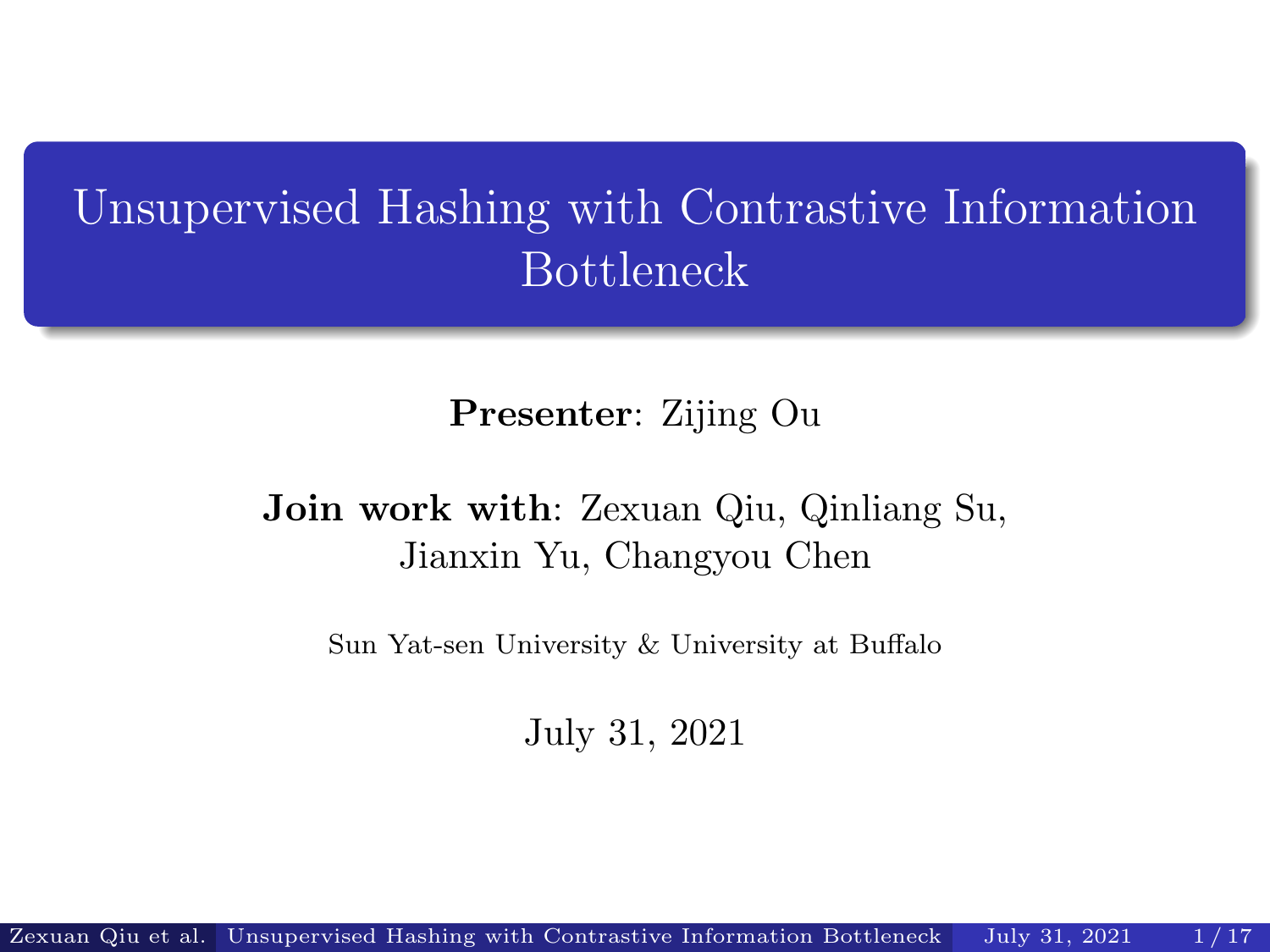Unsupervised Hashing plays a crucial role in fast and accurate similarity search, thanks to the fast evaluation based on Hamming distances.



- Existing methods implicitly established on the paradigm of auto-encoder, which basically encourages the hash codes to reconstruct the input image, such that retaining as much information of original data as possible.
- This requirement may force the models spending lots of their effort on reconstructing the unuseful background information, while ignoring to preserve the discriminative semantic information.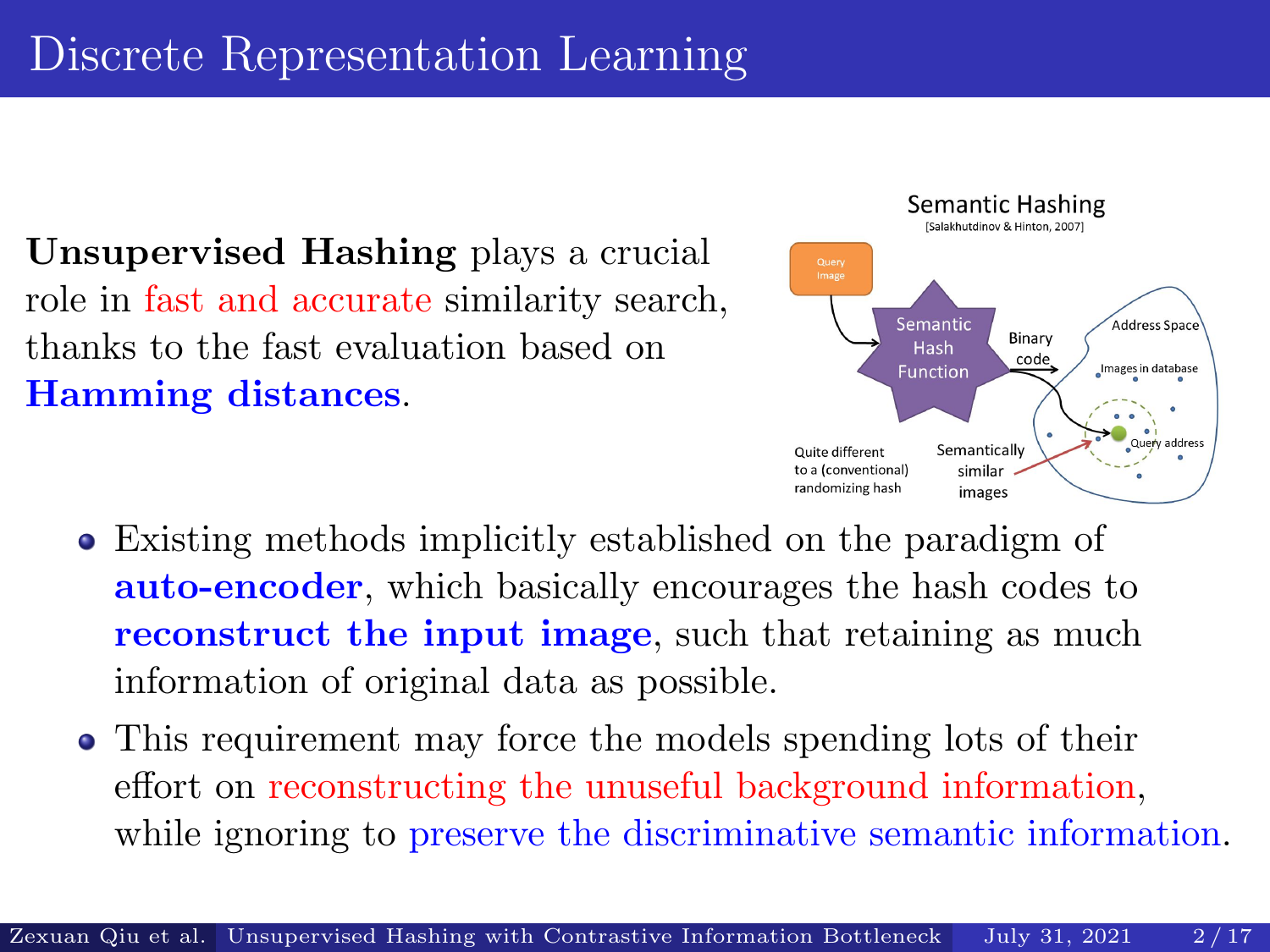Contrastive learning (CL) has been recently shown that it is able to produce informatively semantic representations under unsupervised paradigms.



Given an image  $x^{(k)}$  with k denoting its index of a minibatch with size N, CL first transforms it into **two views**  $v_1^{(k)}$  $\binom{k}{1}$  and  $v_2^{(k)}$  $\binom{\kappa}{2}$ , and then feeds them into an encoder network  $f_{\theta}(\cdot)$  to produce continuous representation

$$
h_i^{(k)} = f_{\theta}(v_i^{(k)}), \quad i = 1 \text{ or } 2.
$$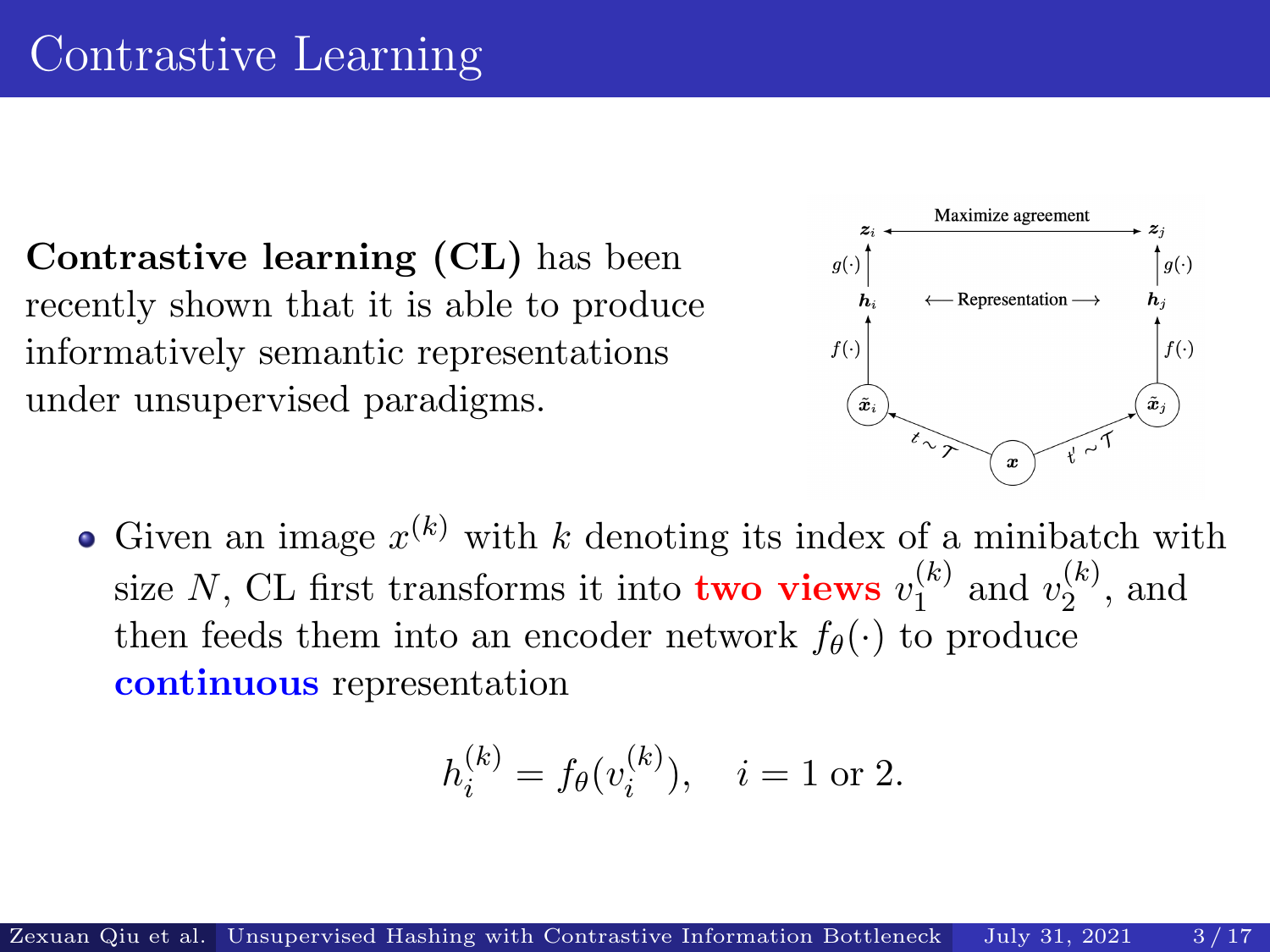#### Contrastive Learning

The CL framework further projects latent representation  $h_i^{(k)}$  $i^{(\kappa)}$  into to a new space via a **projection layer** 

$$
z_i^{(k)} = g_{\phi}(h_i^{(k)}).
$$

• The learning objective is minimizing the **contrastive loss** on the projected vectors  $z_i^{(k)}$ i

$$
L_{cl} = \frac{1}{N} \sum_{k=1}^{N} \left( \ell_1^{(k)} + \ell_2^{(k)} \right),
$$

where

$$
\ell_1^{(k)} \!\triangleq -\log \frac{e^{sim(z_1^{(k)}, z_2^{(k)})/\tau}}{e^{sim(z_1^{(k)}, z_2^{(k)})/\tau} + \sum\limits_{i, n \neq k} e^{sim(z_1^{(k)}, z_i^{(n)})/\tau}}.
$$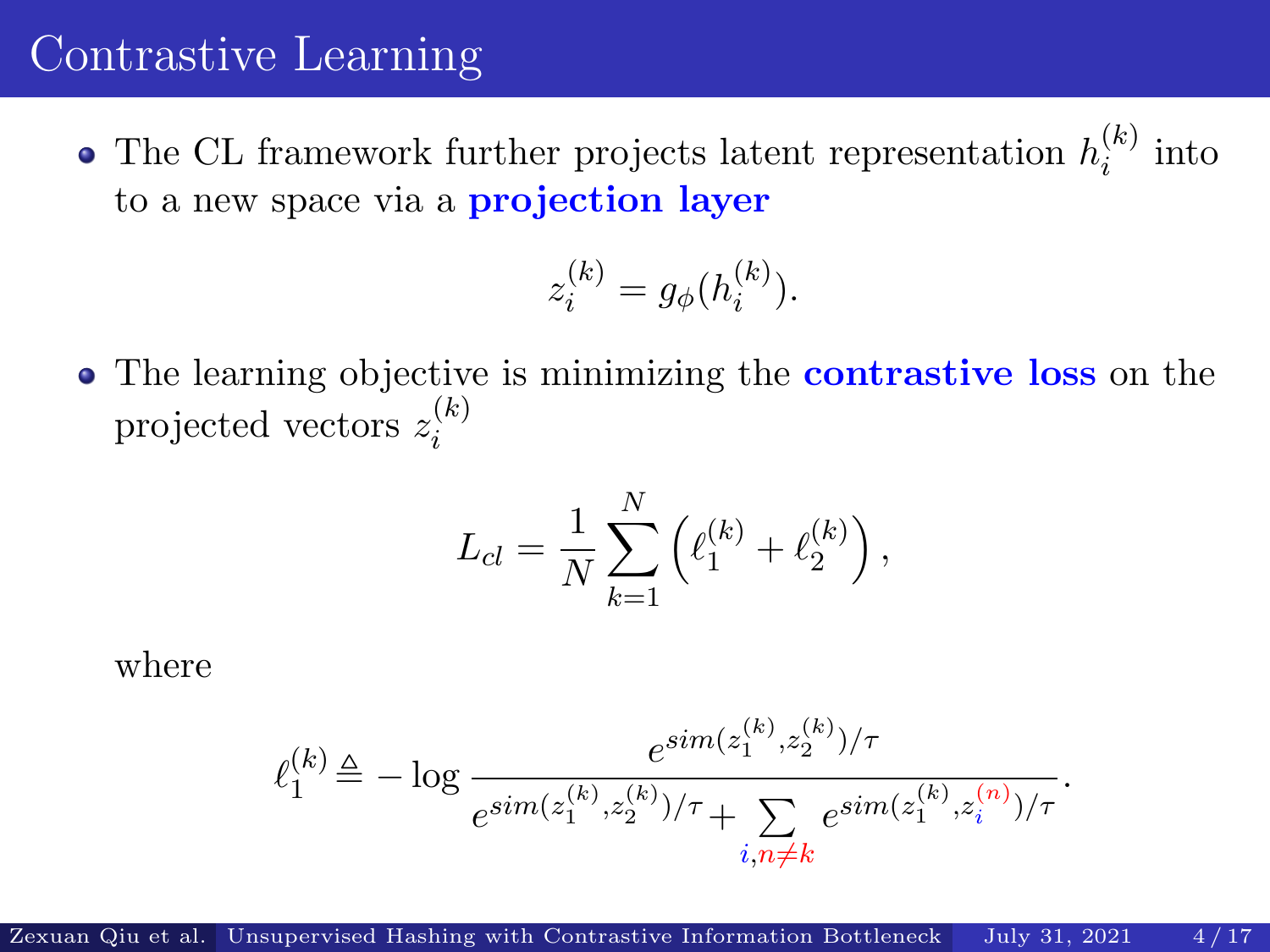# Contrastive Learning



**SimCLR Framework** 

After training, for a given image  $x^{(k)}$ , we can obtain its representation by feeding it into the encoder network

$$
r^{(k)} = f_{\theta}(x^{(k)}).
$$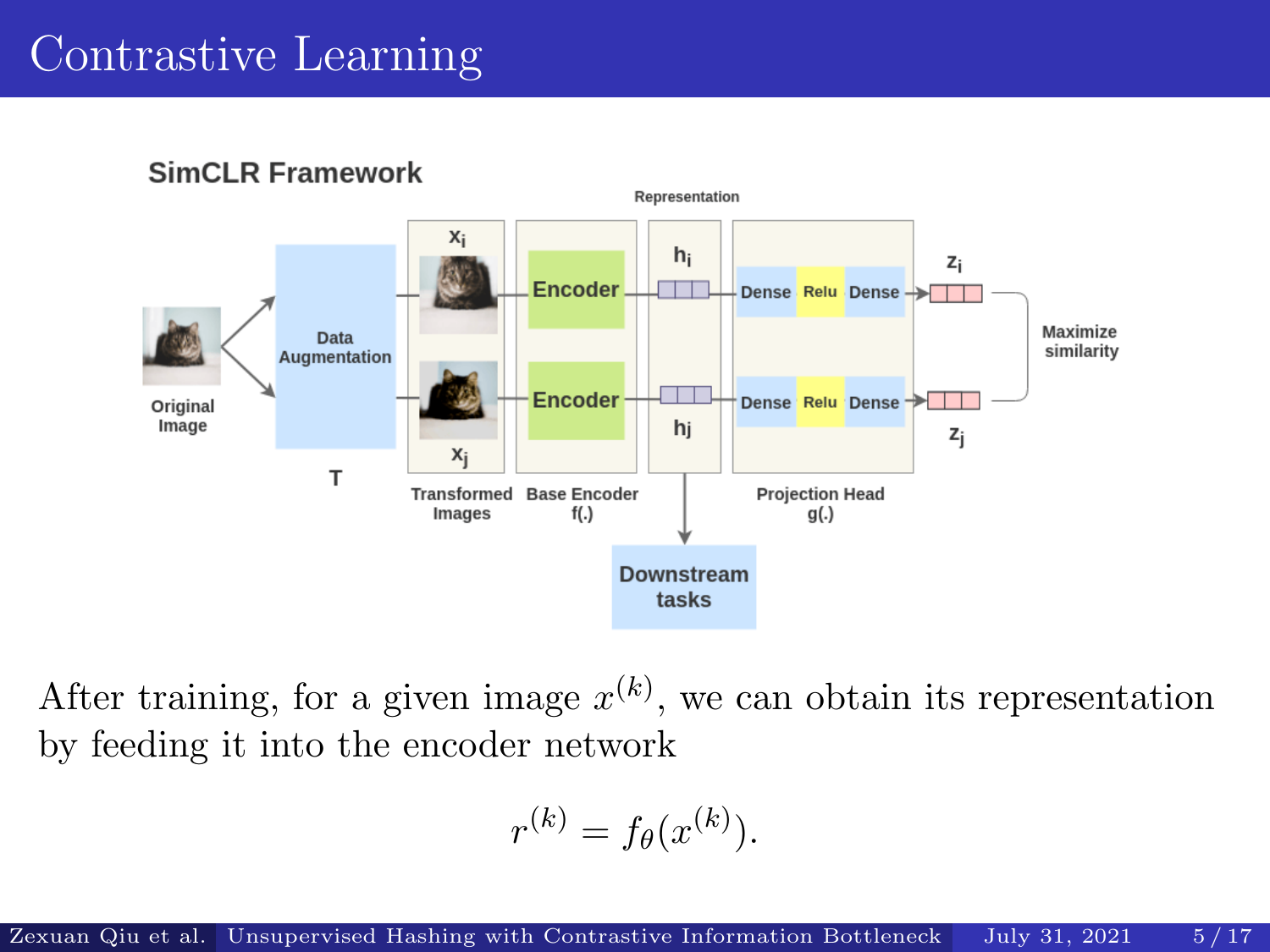- Success so far limited to
	- Continuous representations
	- The additional projection head will introduce noisy fitting.
- We present CIBHash: an hashing framework with Contrastive Information Bottleneck
	- A new objective for learning discrete structured representations
	- We establish a connection between the proposed probabilistic hashing method and **mutual information**
	- The proposed contrastive-learning-based hashing method is further considered under the broader information bottleneck (IB) principle.
	- State-of-the-art performance on image hashing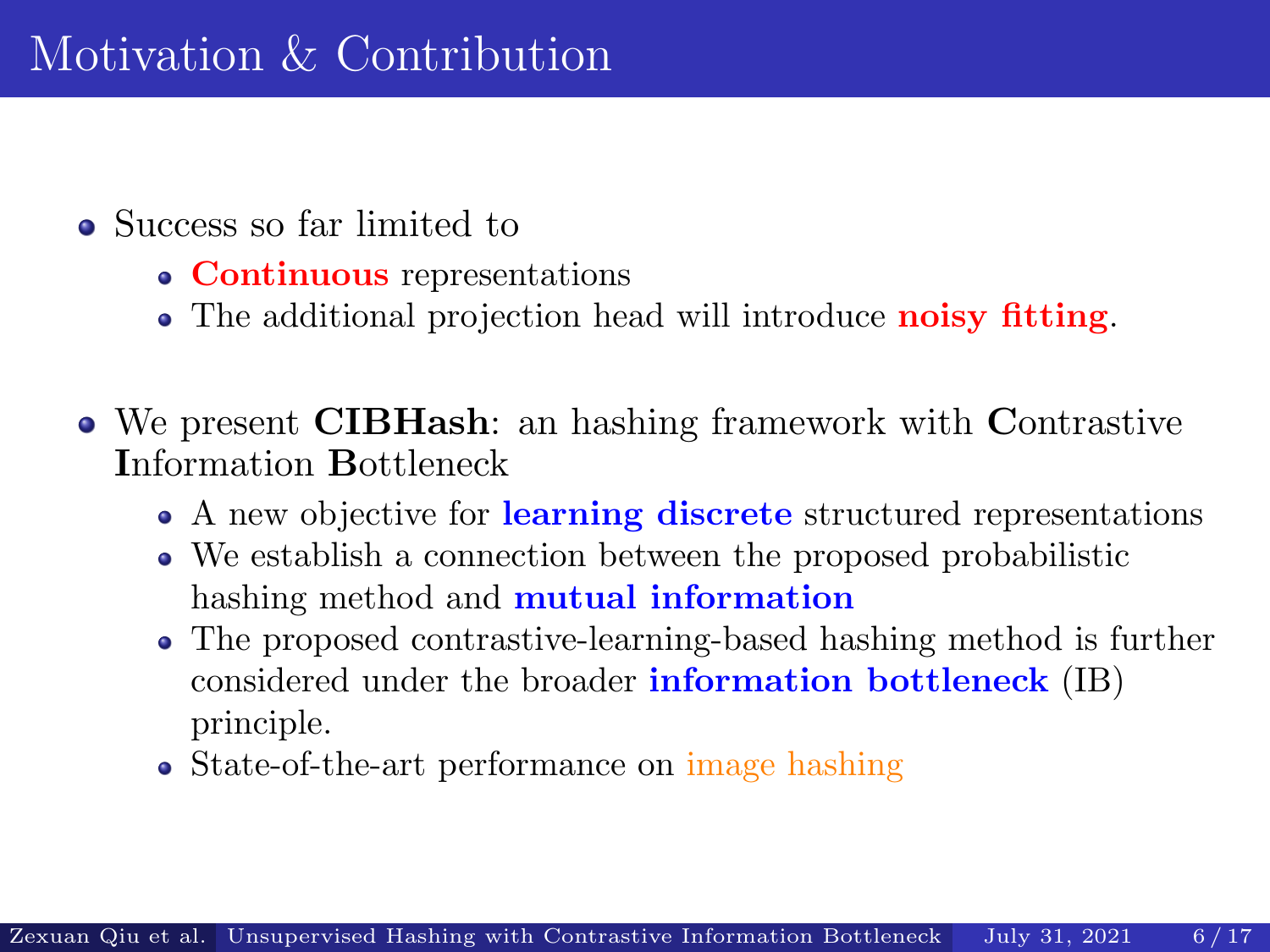# Adapting Contrastive Learning to Hashing

Given a view  $v_i^{(k)}$  $i^{(k)}$  from the k-th image  $x^{(k)}$ , we first compute the probability

$$
p_i^{(k)} = \sigma(f_{\theta}(v_i^{(k)})).
$$

Then, the binary codes are generated by sampling from the multivariate Bernoulli distribution as

$$
b_i^{(k)} \sim Bernoulli(p_i^{(k)}).
$$

• We can minimize the expected contrastive loss

$$
\bar{L}_{cl} = \frac{1}{N} \sum_{k=1}^{N} (\bar{\ell}_{1}^{(k)} + \bar{\ell}_{2}^{(k)}),
$$

where

$$
\bar{\ell}_1^{(k)} \!=\! -\mathbb{E}\!\left[\!\log\!\frac{e^{sim(b_1^{(k)},b_2^{(k)})/\tau}}{e^{sim(b_1^{(k)},b_2^{(k)})/\tau}\!+\!\sum\limits_{i,n\neq k}\!e^{sim(b_1^{(k)},b_i^{(n)})/\tau}}\right]
$$

.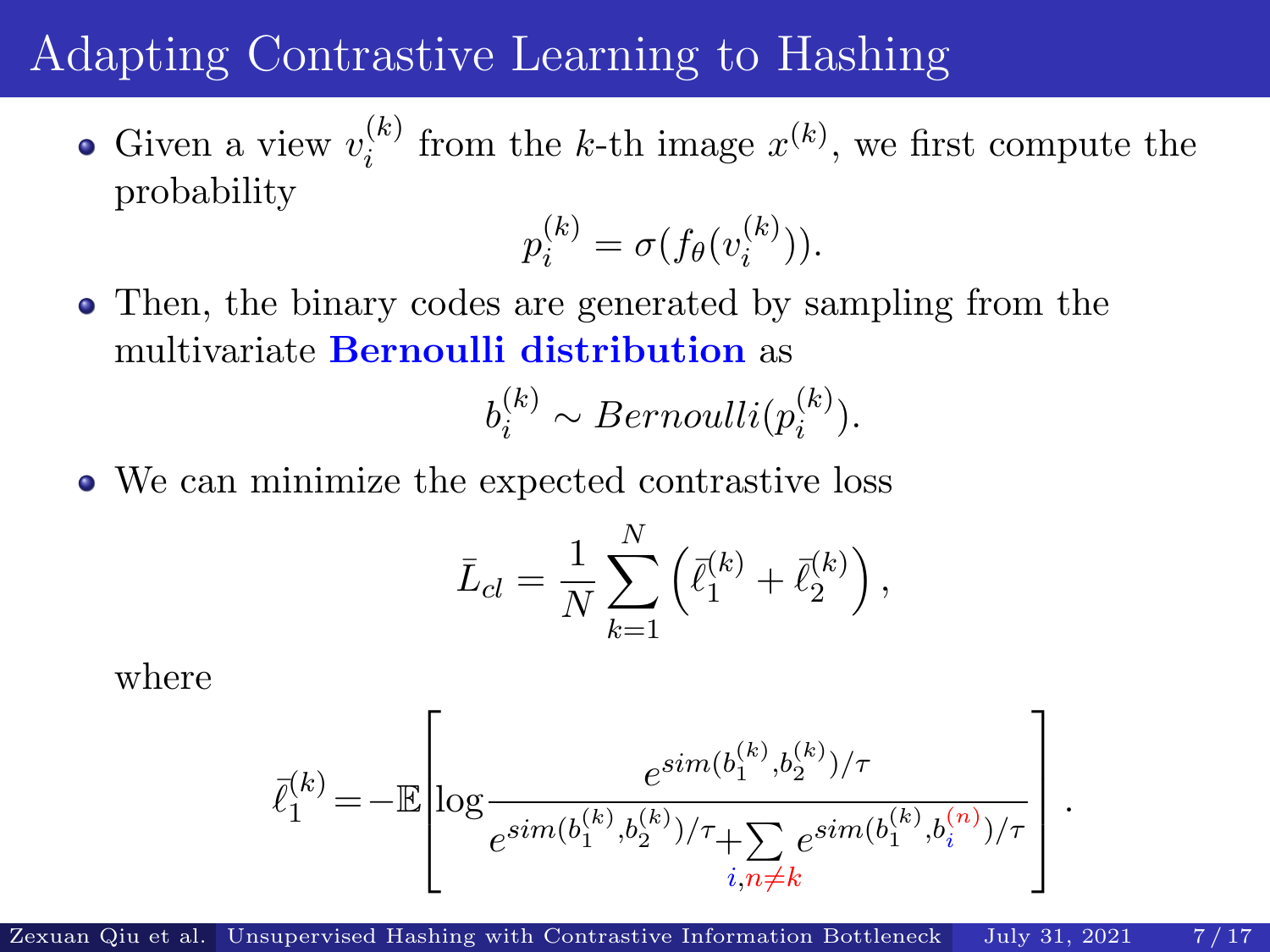# Reformulating the Contrastive Loss

- We rewrite the minibatch of views  $\{v_1^{(k)}\}$  $\binom(k)}{1},v_2^{(k)}$  ${k \choose 2}$ <sub>k=1</sub> as  ${v_i}_{i=1}^{2N} \triangleq \mathcal{V}$ and binary codes  $\{b_1^{(k)}\}$  $\{b_i, b_2^{(k)}\}_{k=1}^N$  as  $\{b_i\}_{i=1}^{2N} \triangleq \mathcal{B}$ .
- Randomly take one view  $(e.g., v_k)$  for consideration. For the rest of  $2N-1$  views  $\{v_i\}_{i\neq k}$ , we assign each of them a unique label from  $\{1, 2, \dots, 2N - 1\}$ . The target view  $v_k$  is assigned the label same as the view derived from the same image.
- Then, we can train a **instanced-based classifier** to maximize the predictive probability

$$
\ell_{ce}(v_k, y_k) = -\mathbb{E}_{p(\mathcal{B}|\mathcal{V})} \left[ \log \frac{e^{sim(b_k, \mathcal{B} \setminus b_k(y_k))/\tau}}{\sum_{c \in \mathcal{B} \setminus b_k} e^{sim(b_k, c)/\tau}} \right]
$$

$$
\stackrel{\Delta}{=} -\mathbb{E}_{p(\mathcal{B}|\mathcal{V})} [\log q(y_k|b_k)].
$$

Note that  $\ell_{ce}(v_k, y_k)$  is the same as predefined contrastive loss  $\bar{\ell}_1^{(k)}$  $\frac{(\kappa)}{1}$ .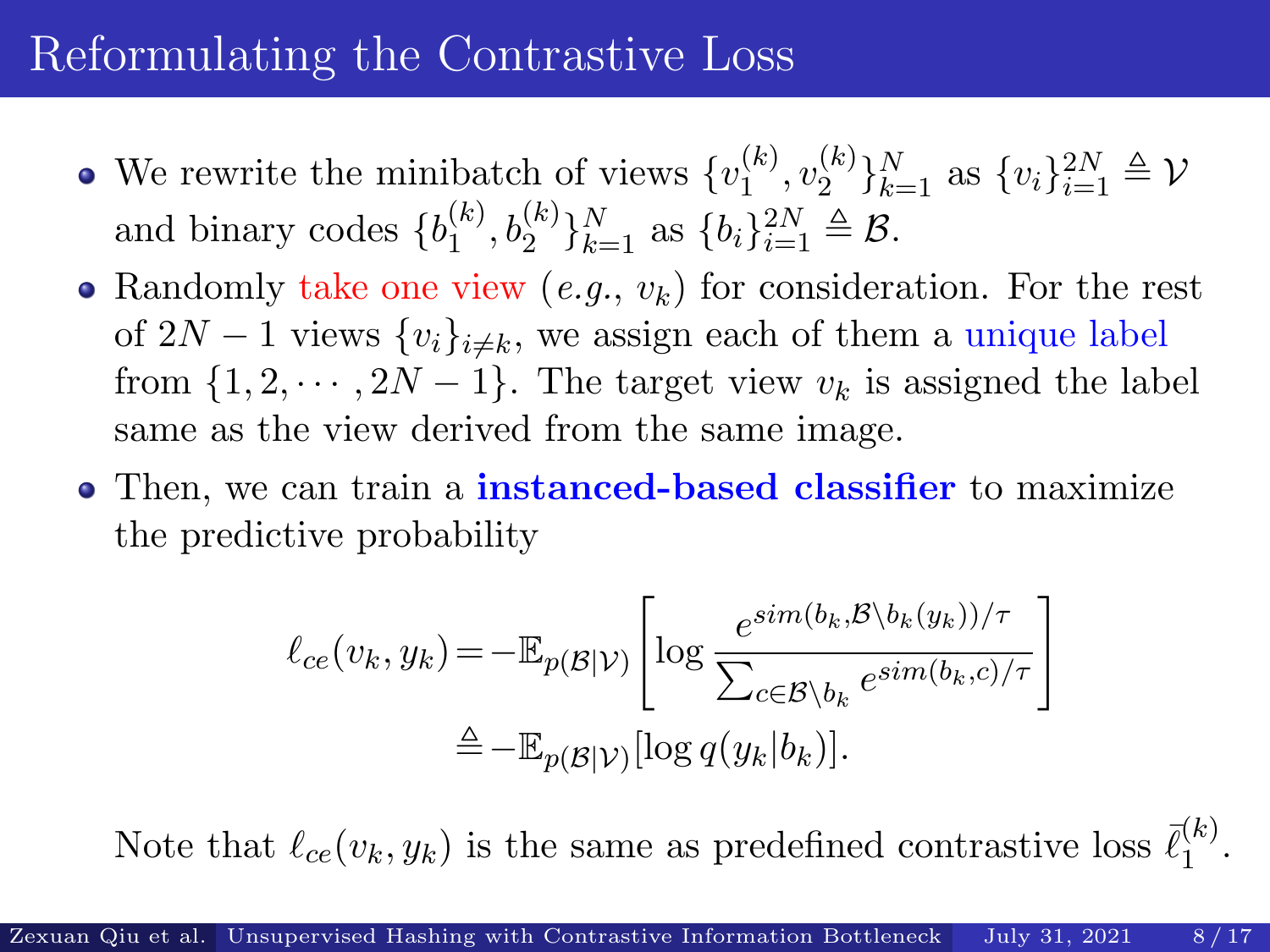# Connections to Mutual Information

To extend to multiple views for training, we take the expectation over  $\ell_{ce}$  and express the loss over all view-label pairs as

$$
L_{ce} = -\mathbb{E}_{\mathbb{P}(v,y)} \mathbb{E}_{p(\mathcal{B}|V)} [\log q(y|b)].
$$

• Without loss of generality, the loss  $L_{ce}$  can be written as

$$
L_{ce} = -\int \mathbb{P}(b, y) \log q(y|b) dy db.
$$
  

$$
\geq -\int \mathbb{P}(b, y) \log \mathbb{P}(y|b) dy db = H(Y|B).
$$

• Using the  $I(Y, B) = H(Y) - H(Y|B)$  and the fact that  $H(Y)$  is a constant, we have

$$
\min_{\theta} L_{ce} \Leftrightarrow \max_{\theta} I(Y, B).
$$

The proposed model essentially maximizes the mutual information!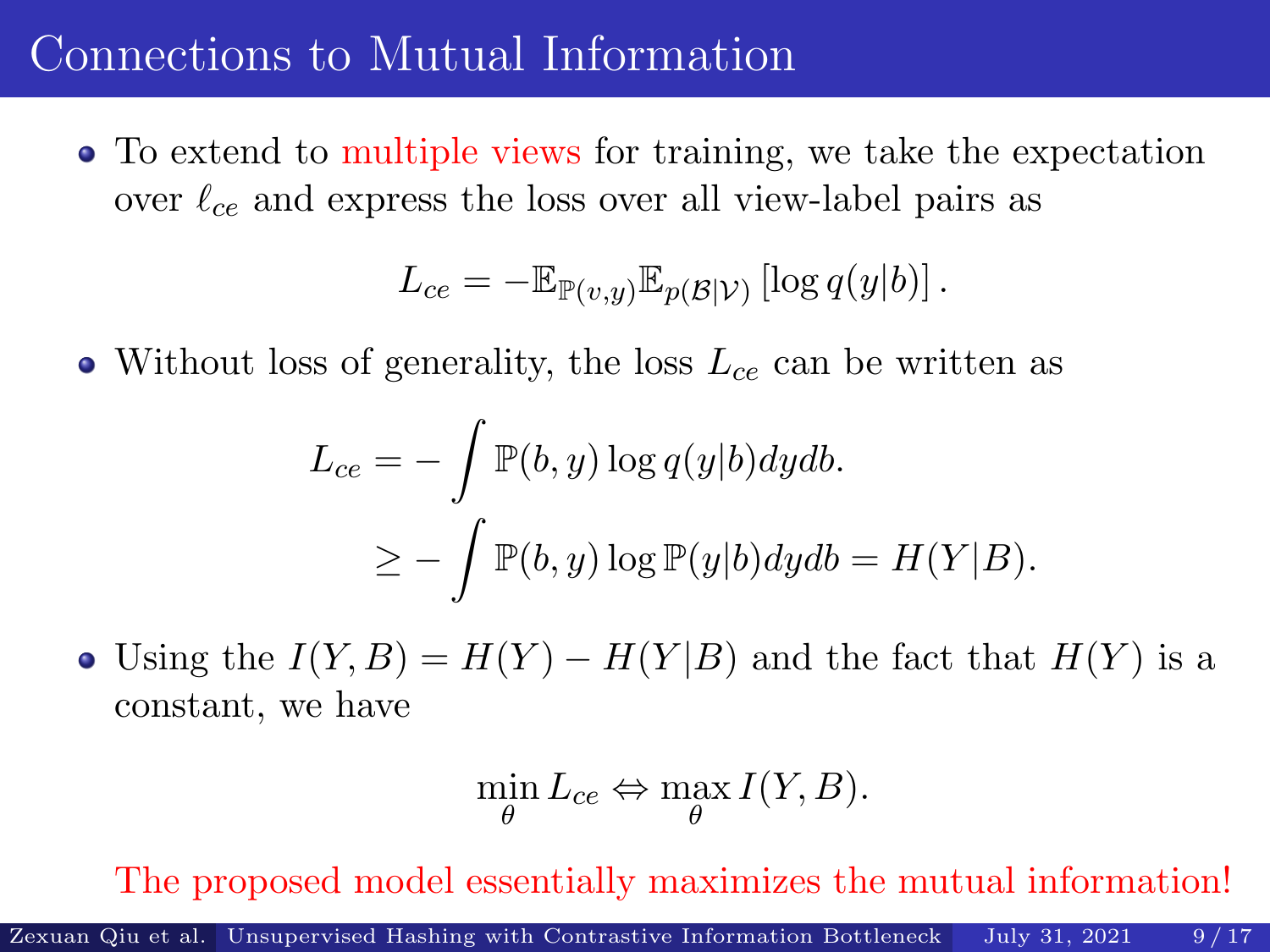# Improving under the IB Framework

Now, it is natural to introduce the IB framework

$$
R_{IB} = I(Y, B) - \beta I(B, V).
$$

From the non-negativeness of KL-divergence, it can be shown that

 $I(B, V) \leq \mathbb{E}_{\mathbb{P}(v)} [KL(\mathbb{P}(b|v)||q(b))]$ .

• the expression of  $KL(\mathbb{P}(b|v)||q(b))$  can be easily derived to be

$$
KL(\mathbb{P}(b|v)||q(b)) = \sum_{d=1}^{D} [\sigma(f_{\theta}(v))]_d \log \frac{[\sigma(f_{\theta}(v))]_d}{[\gamma]_d} + \sum_{i=1}^{D} (1 - [\sigma(f_{\theta}(v))]_d) \log \frac{1 - [\sigma(f_{\theta}(v))]_d}{1 - [\gamma]_d}.
$$

In our experiments, for a given view  $v_1^{(k)}$  $\binom{k}{1}$ , the value of  $\gamma$  is set by letting  $q(b) = p(b|v_2^{(k)})$  $\binom{k}{2}$ ; and  $q(b)$  for the view  $v_2^{(k)}$  $2^{(\kappa)}$  can be defined similarly.

Zexuan Qiu et al. [Unsupervised Hashing with Cont](#page-0-0)rastive Information Bottleneck July 31, 2021 10/17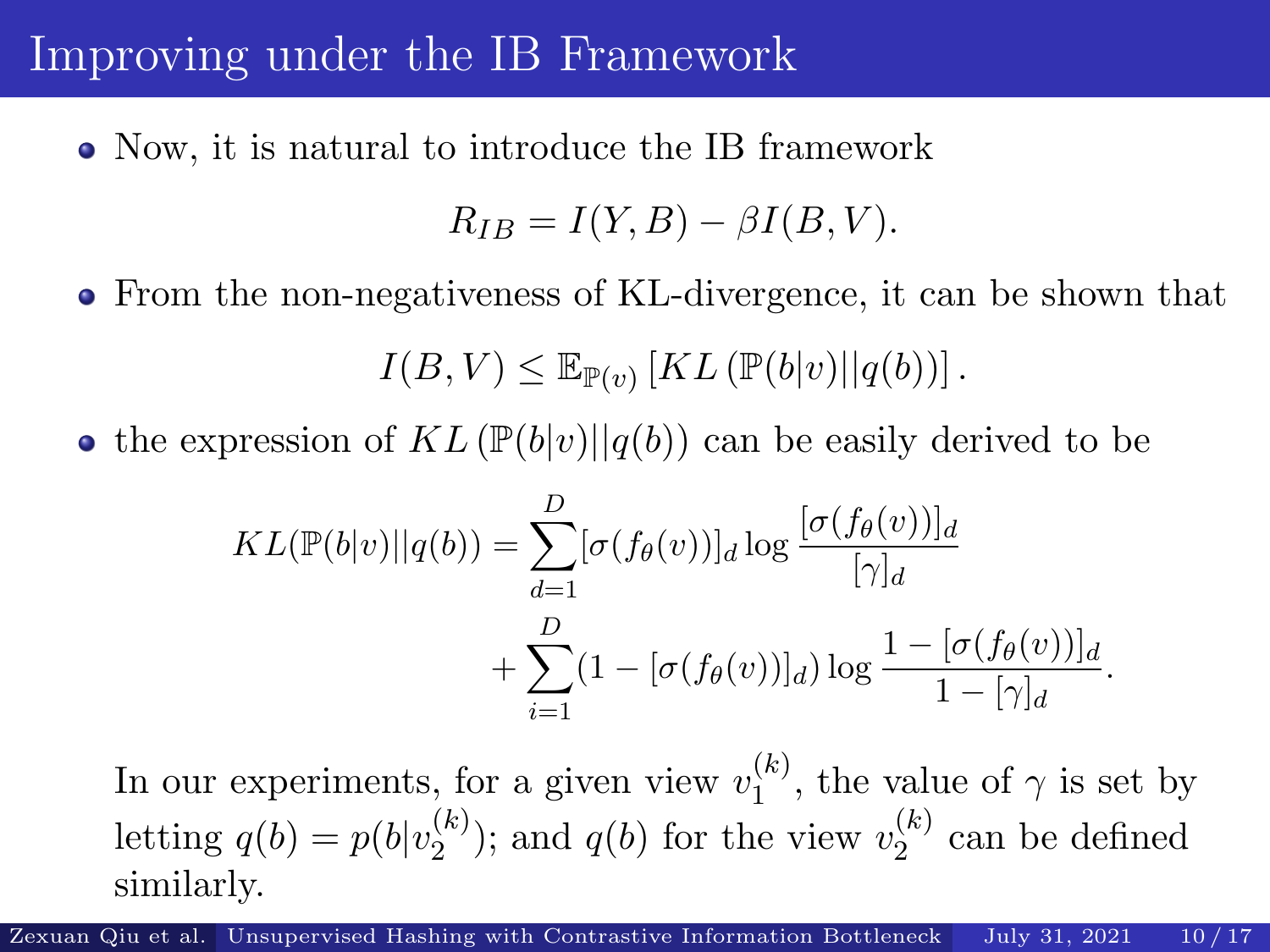# Summary of Training and Inference



Training:

$$
\max_{\theta} R_{IB} \Leftrightarrow \min_{\theta} L_{ce} + \beta \mathbb{E}_{\mathbb{P}(v)} \left[ KL \left( \mathbb{P}(b|v) || q(b) \right) \right]
$$

Inference:

$$
b = \frac{\text{sign}(\sigma(f_{\theta}(x_i)) - 0.5) + 1}{2}
$$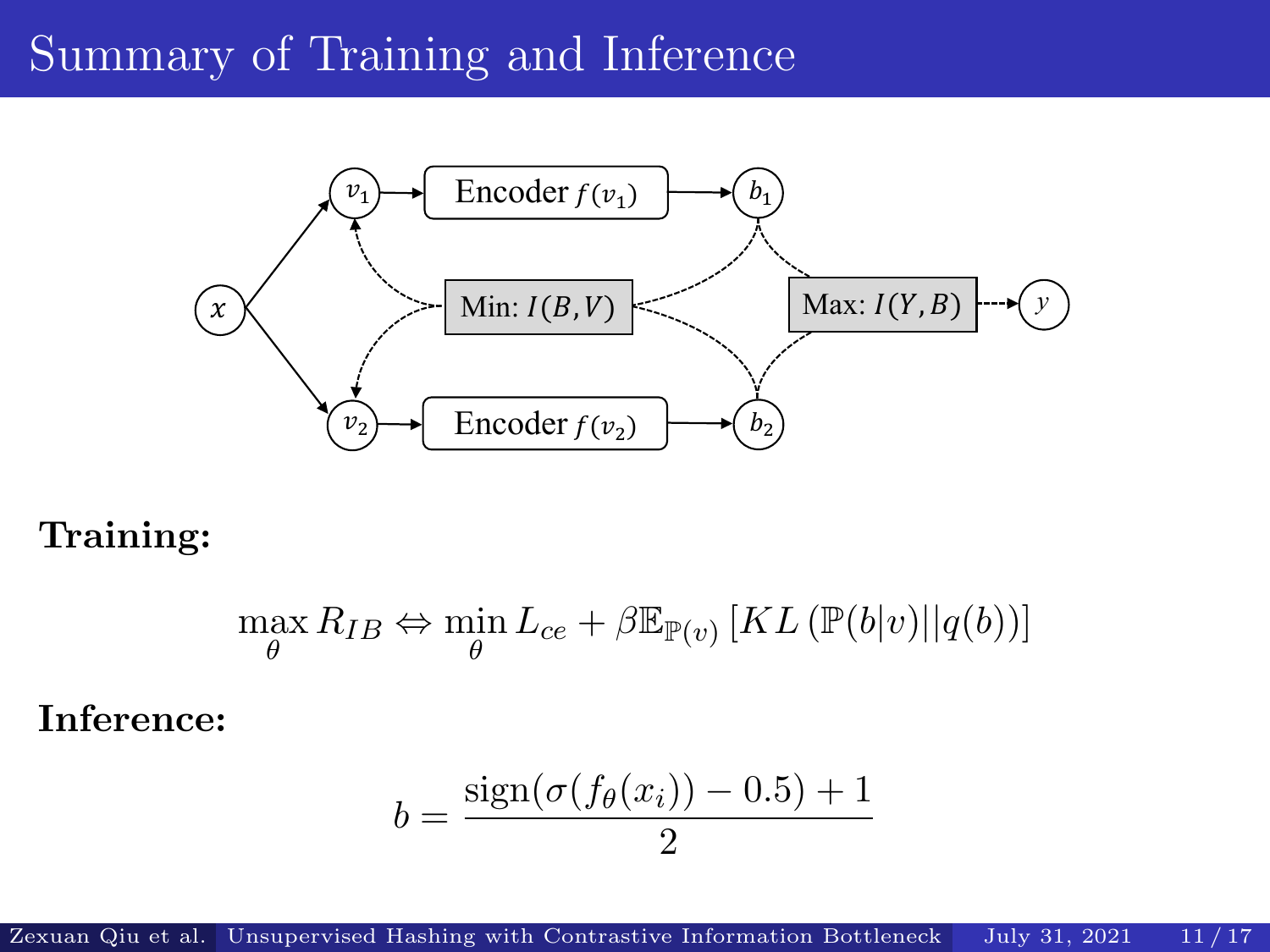- **Training Details:** the encoder network  $f_{\theta}(\cdot)$  is constituted by a pre-trained VGG-16 network followed by an one-layer ReLU feedforward neural network
- Task: encode an image into a binary vector such that nearest neighbors (in Hamming distance) share same labels
	- Labels are only used for evaluation
- Datasets: CIFAR-10, NUS-WIDE and MSCOCO
- Metrics: MAP@1000 for CIFAR-10, MAP@5000 for NUS-WIDE and MSCOCO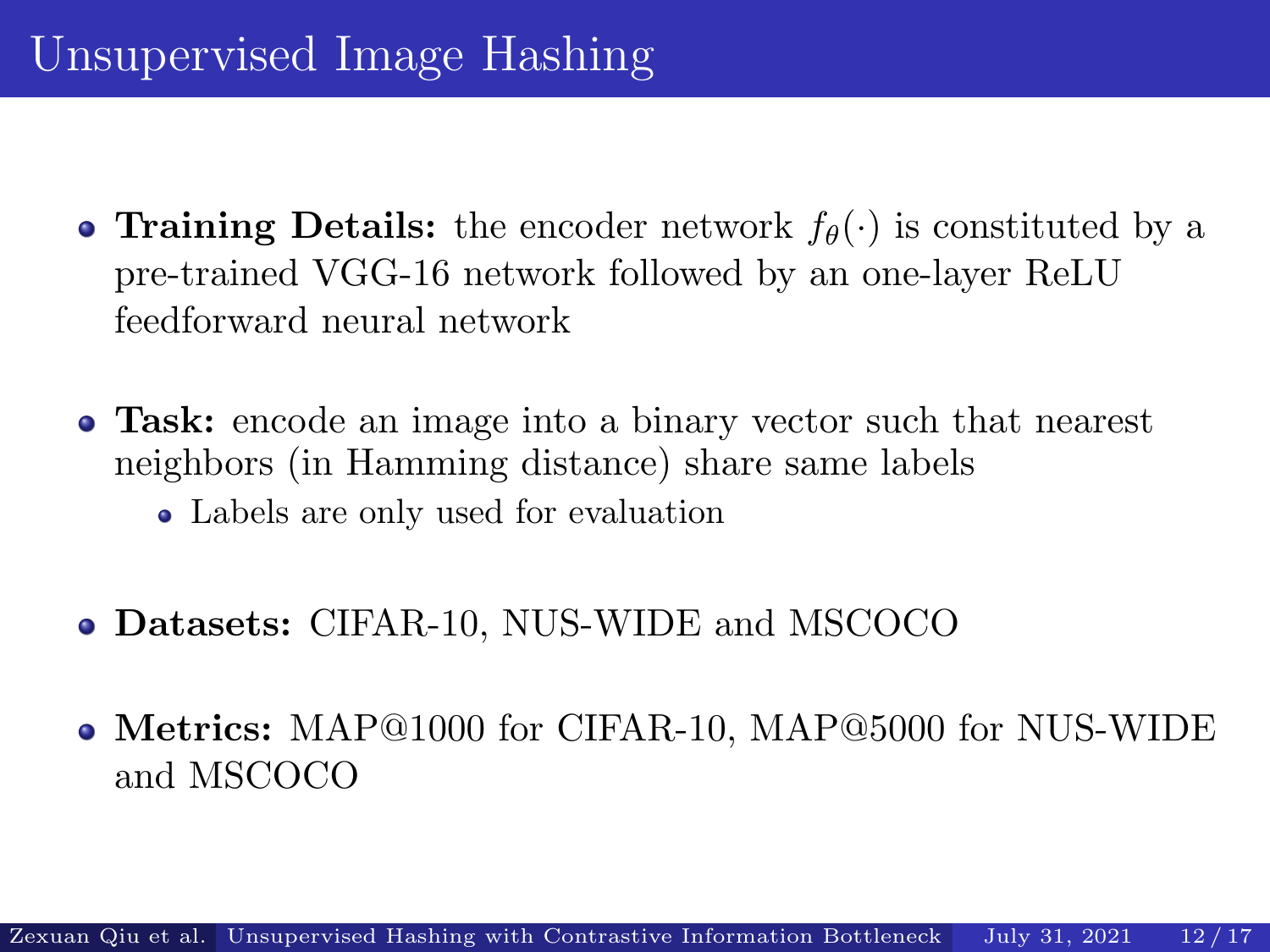Table 1: MAP comparison with different state-of-the-art unsupervised hashing methods.

| Method      | Reference | $CIFAR-10$ |        |        | NUS-WIDE |                          |        | MSCOCO                   |        |                          |
|-------------|-----------|------------|--------|--------|----------|--------------------------|--------|--------------------------|--------|--------------------------|
|             |           | 16bits     | 32bits | 64bits | 16bits   | 32bits                   | 64bits | 16bits                   | 32bits | 64bits                   |
| DeepBit     | CVPR16    | 0.194      | 0.249  | 0.277  | 0.392    | 0.403                    | 0.429  | 0.407                    | 0.419  | 0.430                    |
| SGH         | ICML17    | 0.435      | 0.437  | 0.433  | 0.593    | 0.590                    | 0.607  | 0.594                    | 0.610  | 0.618                    |
| <b>BGAN</b> | AAAI18    | 0.525      | 0.531  | 0.562  | 0.684    | 0.714                    | 0.730  | 0.645                    | 0.682  | 0.707                    |
| BinGAN      | NIPS18    | 0.476      | 0.512  | 0.520  | 0.654    | 0.709                    | 0.713  | 0.651                    | 0.673  | 0.696                    |
| GreedyHash  | NIPS18    | 0.448      | 0.473  | 0.501  | 0.633    | 0.691                    | 0.731  | 0.582                    | 0.668  | 0.710                    |
| HashGAN     | CVPR18    | 0.447      | 0.463  | 0.481  | $\sim$   | $\overline{\phantom{a}}$ |        |                          |        | $\qquad \qquad -$        |
| DistillHash | CVPR19    | 0.284      | 0.285  | 0.288  | 0.667    | 0.675                    | 0.677  | $\overline{\phantom{0}}$ | ۰      | $\overline{\phantom{a}}$ |
| DVB         | IJCV19    | 0.403      | 0.422  | 0.446  | 0.604    | 0.632                    | 0.665  | 0.570                    | 0.629  | 0.623                    |
| TBH         | CVPR20    | 0.532      | 0.573  | 0.578  | 0.717    | 0.725                    | 0.735  | 0.706                    | 0.735  | 0.722                    |
| CIBHash     | Ours      | 0.590      | 0.622  | 0.641  | 0.790    | 0.807                    | 0.815  | 0.737                    | 0.760  | 0.775                    |

The proposed CIBHash model **outperforms** the current SOTA method by a substantial margin on all three datasets considered.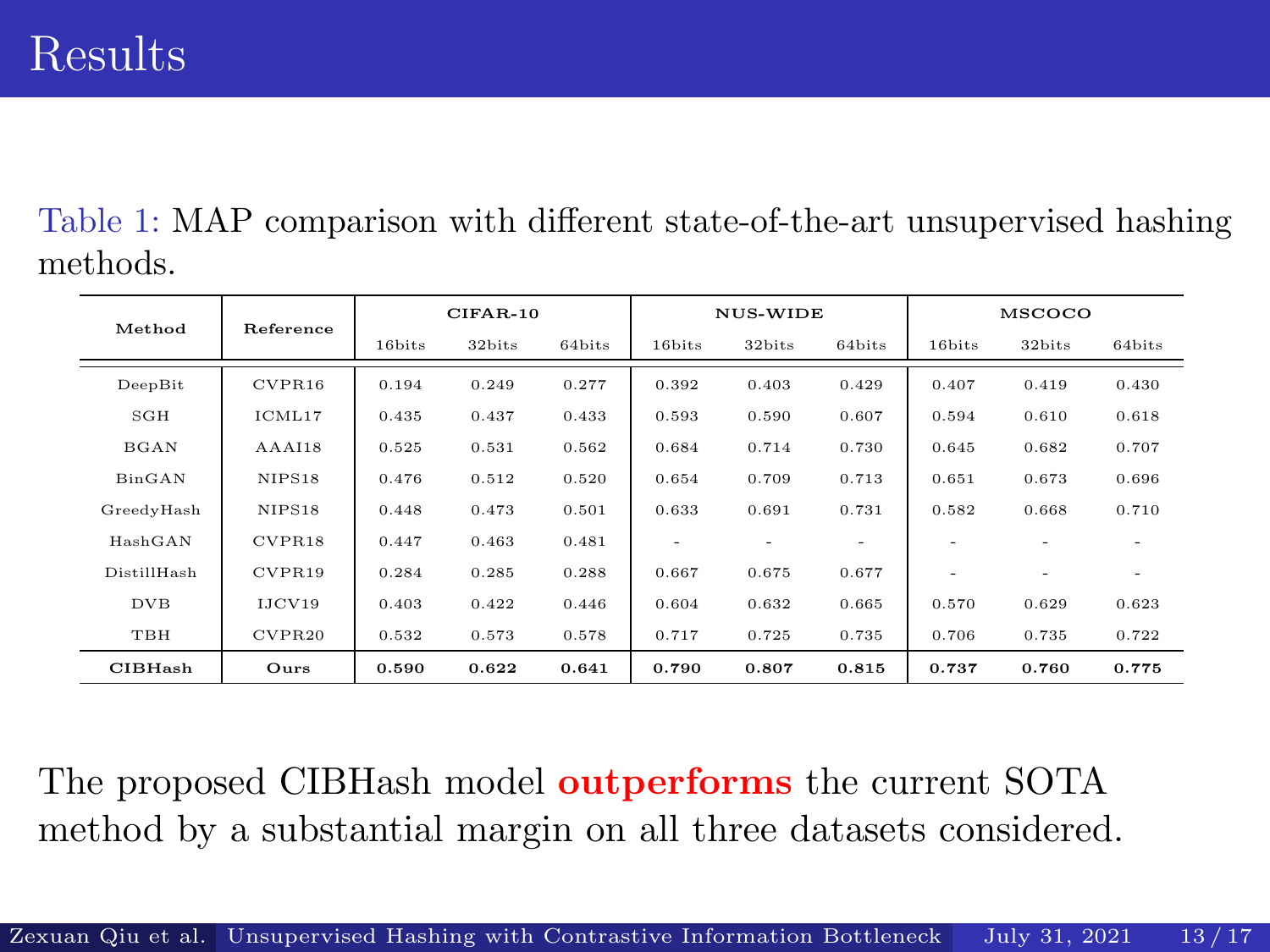# Results

#### Table 2: MAP comparison with variants of CIBHash.

|               | <b>Component Analysis</b> | 16bits<br>32bits<br>64bits |       |       |  |
|---------------|---------------------------|----------------------------|-------|-------|--|
|               | Naive CL                  | 0.493                      | 0.574 | 0.606 |  |
| $CIFAR-10$    | <b>CLHash</b>             | 0.584                      | 0.612 | 0.633 |  |
|               | <b>CIBHash</b>            | 0.590                      | 0.622 | 0.641 |  |
|               | Naive CL                  | 0.666                      | 0.712 | 0.737 |  |
| <b>MSCOCO</b> | <b>CLHash</b>             | 0.725                      | 0.753 | 0.765 |  |
|               | <b>CIBHash</b>            | 0.737                      | 0.760 | 0.775 |  |



Figure 1: Model performance with various temperature  $\tau$  in terms of 32bits on CIFAR-10.

- By dropping the projection head and enabling end-to-end training, CIBHash consistently outperform naive CL method;
- CIBHash achieve best performance thanks to the incorporation of broader IB framework.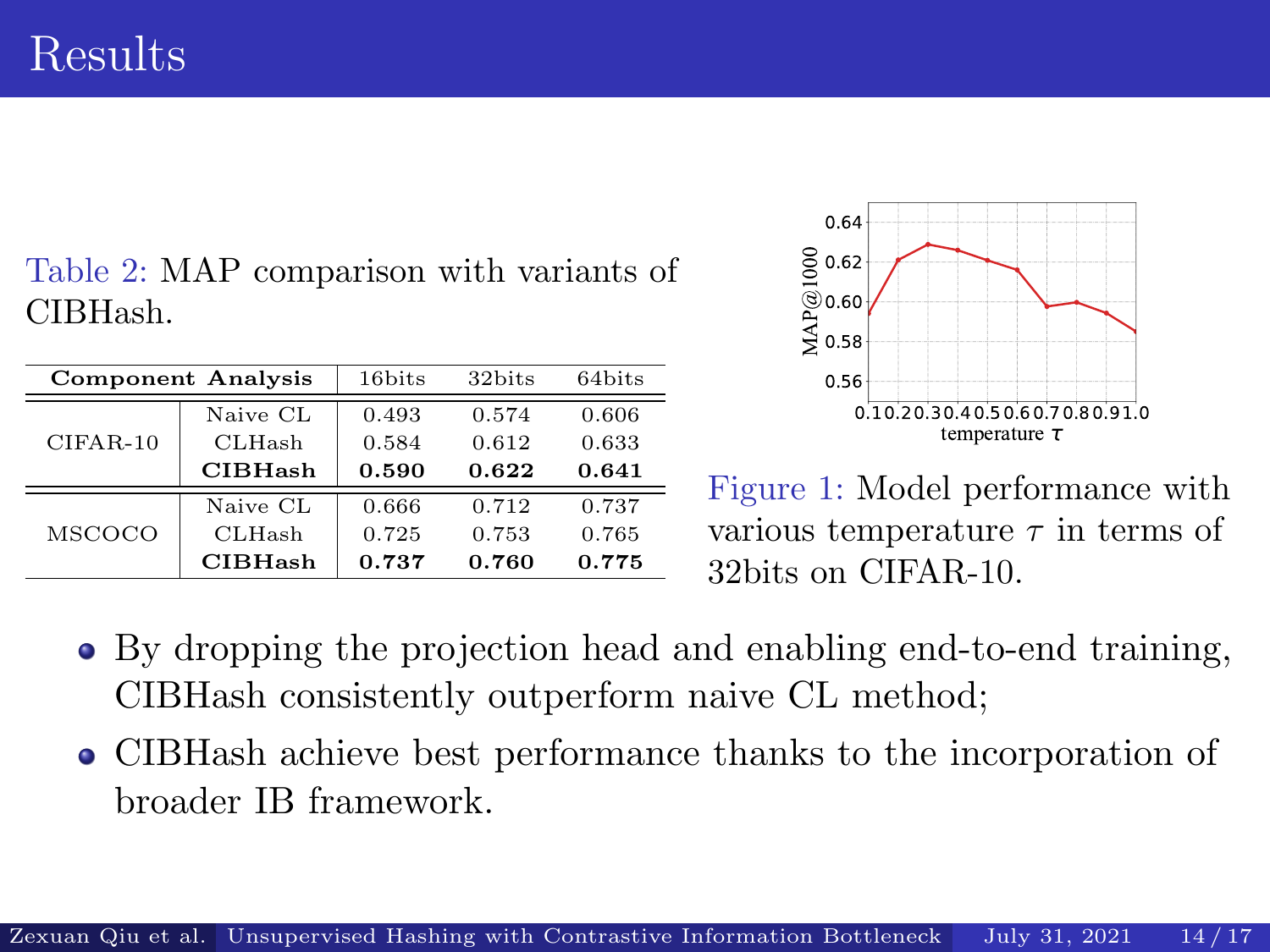Table 3: MAP comparison with different IB-based methods.

| Method                  | $CIFAR-10$                         |       |        |  |  |
|-------------------------|------------------------------------|-------|--------|--|--|
|                         | 32bits<br>16bits<br>0.468<br>0.508 |       | 64bits |  |  |
| $\beta$ -VAE            |                                    |       | 0.495  |  |  |
| Multi-View $\beta$ -VAE | 0.465                              | 0.492 | 0.522  |  |  |
| <b>CIBHash</b>          | 0.590                              | 0.622 | 0.641  |  |  |



Figure 2: Model performance with various Lagrange multiplier  $\beta$  in terms of 64bits on CIFAR-10.

• The non-reconstruction-based method is better at extracting semantic information than the reconstruction-based methods.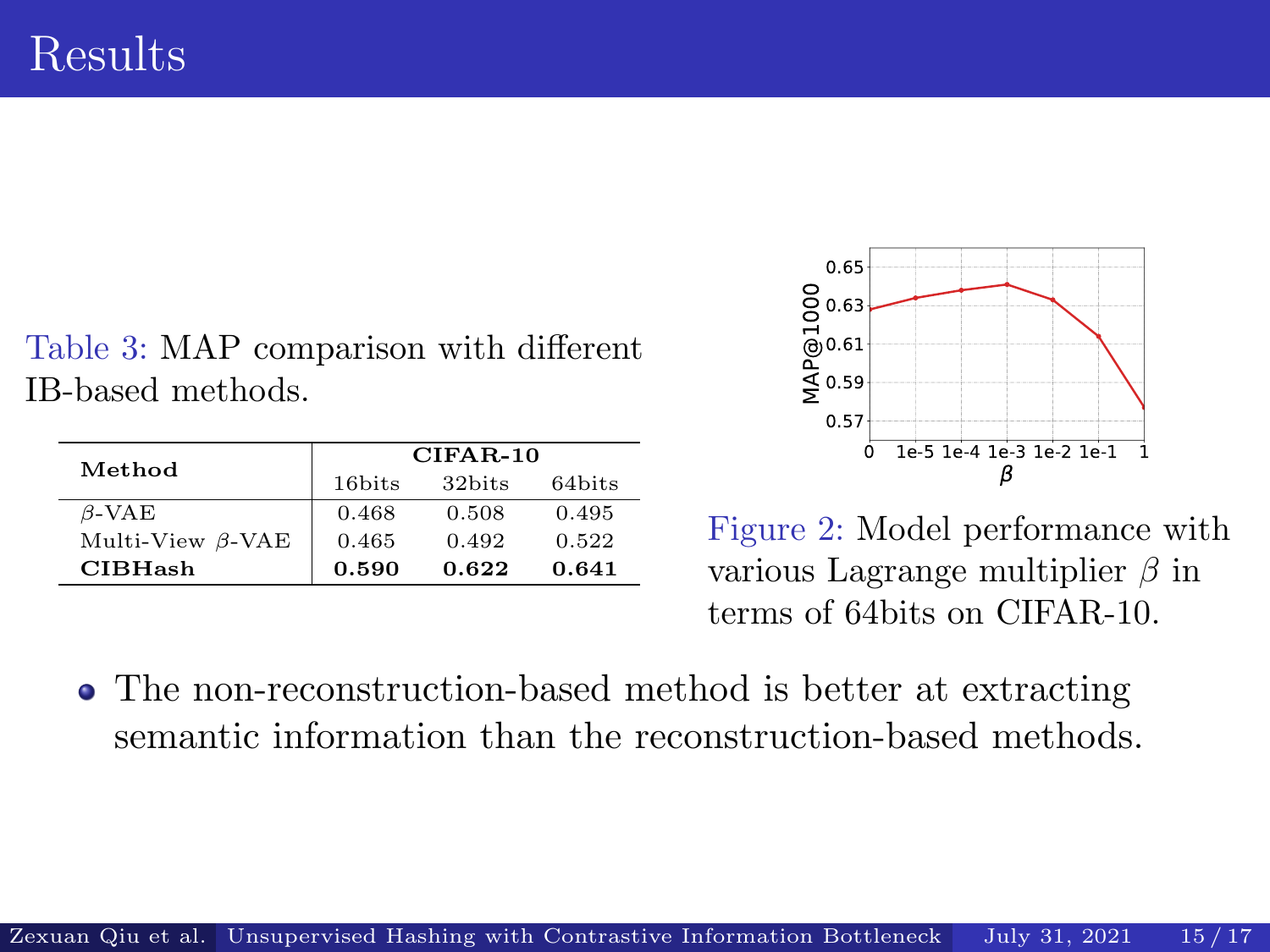# Results



Figure 3: 64-bit retrieval results on CIFAR-10.

CIBHash typically compresses images with shared labels into very  $\bullet$ similar binary codes.